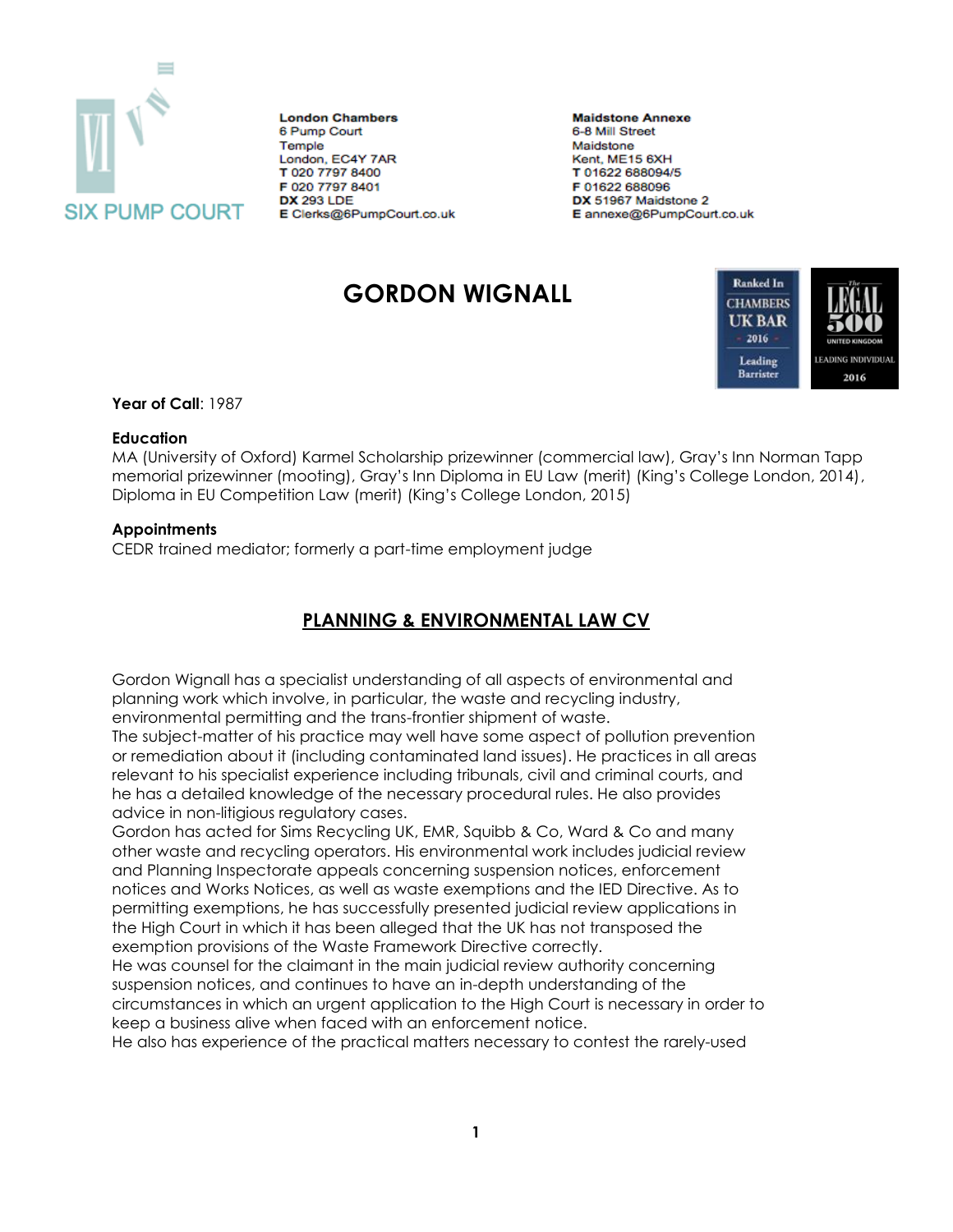provisions of the Water Resources Act used by the Environment Agency to protect water from pollution. He is also familiar with correct workings of the Core Guidance procedures invoked by the Environment Agency when rejecting an application for an environmental permit on grounds of competence.

Gordon is a joint author of the commended website "Waste Management Permit Lawyers" which contains information as to permitting and pollution control. Planning appeal work for waste and recycling clients has included issues relating to noise, applications to introduce machinery, agricultural waste, spoil and landfill sites and WEEE. His planning work includes PINS appeals against enforcement notices. Criminal cases in which he has appeared have been concerned with various offences arising out of the management and handling of waste, breaches of abatement notices contrary to the statutory nuisance regime and offences contrary to the Control of Pollution Act. He was instructed in the Crown Court in the first major prosecution by the Environment Agency concerning the transfrontier shipment of waste, and has real practical experience in transfrontier issues relating to waste electrical products, metals and paper products. He has advised or provided representation in respect of shipments to Rotterdam, Saudi Arabia, West Africa and South America. The types of operators who instruct him or find him either on the other side of the courtroom or tribunal include scrap yards, plastics recyclers, WEEE operators, agricultural feed manufacturers, poultry and bovine renderers, aluminium foundries, racing circuits, sludge waste handlers, food producers, smelting plants, iron foundries and gypsum producers. Not surprisingly he is especially pleased to be able to assist in claims where complex expert evidence needs to be considered and challenged. His waste and recycling work overlaps with a civil practice for and against those allegedly polluting neighbouring land, whether by noise, odours, dust or other matters, or alternatively by causing physical damage by spillage of oil, kerosene, diesel, or by the physical interference with land. He undertakes flooding and subsidence claims and was instructed in respect of several high-profile group litigation proceedings which followed the floods in 2007.

Whilst residential planning appeals form part of his practice these too tend to include issues relating to the Aarhus convention and EU-related matters such as Environmental Impact Assessments. He was instructed in a recent High Court challenge involving the effect of the Localism Act and the Aarhus Convention on the proper application of the prematurity principle.

Gordon is accustomed to working under pressure and on an urgent basis to obtain injunctive relief. He has also obtained injunctions on behalf of local authorities where statutory nuisance proceedings have provided inadequate remedies, as well as in the context of private law proceedings.

### **RECOMMENDATIONS**

*"An experienced junior who has an extensive planning and environmental practice. The majority of his environmental work involves regulatory disputes with local authorities, planning authorities and the Environment Agency… He's a very experienced and knowledgeable barrister, and has a very pleasant manner."*  **Chambers UK Bar Directory [2015]** 

*"A great barrister who is really commercially minded, very bright and good with clients".* 

### **Chambers UK Bar Directory [2015]**

*"He is very down to earth and gets on well with solicitors and clients...He is very knowledgeable, and he is able to put across complex points in understandable English".* 

### **Chambers UK Bar Directory [2014]**